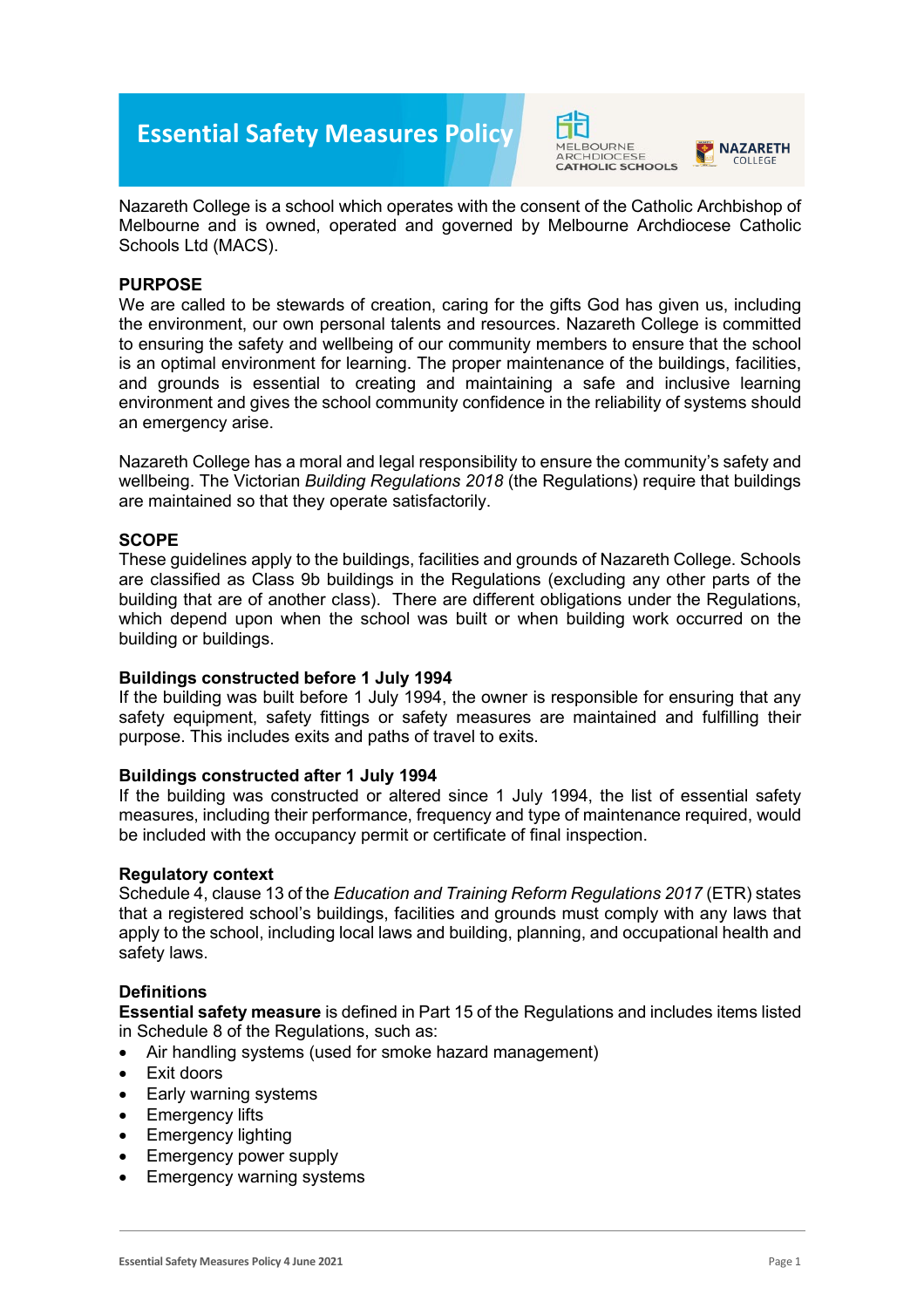- Exit signs
- Fire control centres
- Fire curtains and doors
- Fire extinguishers
- Fire detection and alarm systems
- **Fire hydrants**
- Fire isolated stairs
- Fire-rated materials
- **Fire windows**
- Mechanical ventilation (incorporating a cooling tower or hot or warm water system)
- Fire isolated passageways and ramps
- Paths of travel to exits
- Smoke alarms
- Smoke control systems
- Sprinkler systems.

## **Policy**

- 1.1 As the building owner, MACS requires that [the principal or delegate] prepares an annual essential safety measures report on the building's essential safety measures. [The principal or delegate] may authorise an agent, such as a specialist maintenance contractor, to complete the report. The annual essential safety measures report needs to be in accordance with the approved form.
- 1.2 Records of maintenance checks, safety measures and repair work must be retained to be inspected by a municipal building surveyor or chief officer of the fire brigade.
- 1.3 These documents must be available on request after 24 hours notice has been given.
- 1.4 If work is planned that will alter existing buildings, the impact on essential safety measures must be considered. Check with a municipal or private building surveyor to ensure compliance with the Act and Regulations is maintained.
- 1.5 A current copy of the building's occupancy permit will be displayed at Nazareth College in a prominent position approved by the building surveyor.

#### **Role of the principal or delegate**

[The principal or delegate] at Nazareth College acts as the school's site manager and is responsible for:

- Occupational health and safety (OHS) affecting buildings, plant, classroom furniture and equipment
- General safety and environmental management
- Soil and environmental contamination
- Building ventilation
- Noise
- Rainwater tanks
- Sanitation and waste collection
- Swimming pools
- Tree maintenance
- Fire protection prevention
- Bushfire preparedness
- General safety practices on-site during a construction project.

The procedures at Nazareth College are consistent with the relevant Australian Standard and only incorporate approved playground equipment (and do not include seesaws, swings, maypoles, merry-go-rounds, roundabouts and flying foxes).